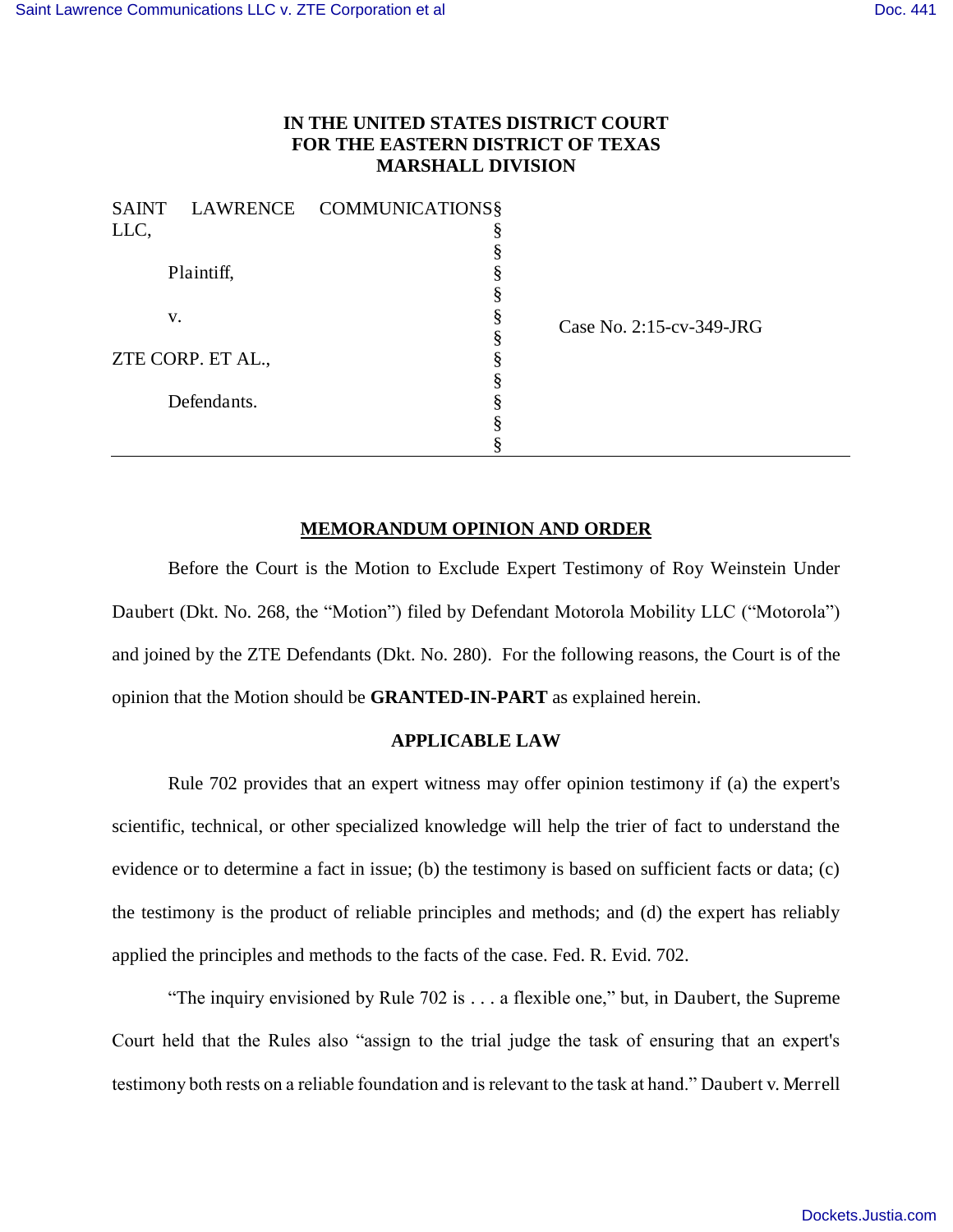Dow Pharms. Inc., 509 U.S. 579, 594, 597 (1993). "The proponent need not prove to the judge that the expert's testimony is correct, but she must prove by a preponderance of the evidence that the testimony is reliable." Johnson, 685 F.3d at 459 (quoting Moore v. Ashland Chem., Inc., 151 F.3d 269, 276 (5th Cir. 1998) (en banc)). At base, "the question of whether the expert is credible or the opinion is correct is generally a question for the fact finder, not the court." Summit 6, LLC v. Samsung Elecs. Co., Ltd., 802 F.3d 1283, 1296 (Fed. Cir. 2015).

### **ANALYSIS**

Motorola sets forth a number of grounds to exclude the testimony of Mr. Roy Weinstein, the damages expert of Plaintiff Saint Lawrence Communications LLC ("SLC"). Specifically, Motorola argues that Mr. Weinstein (1) improperly increases his calculated royalty rate based on erroneous settlement and invalidity discounts; (2) arbitrarily determines that five cents is an appropriate amount to adjust the royalty rate as part of his Georgia-Pacific analysis; (3) improperly relies on Motorola's offered rates for a technology portfolio to justify an increase in the hypothetical royalty rate by five cents; (4) improperly raises the royalty rate by five cents under Georgia-Pacific Factor 7 to account for the increased scope and duration of the hypothetical license; and (5) improperly adjusts the hypothetical royalty rate based on SLC licenses negotiated in the context of litigation in Germany. The Court considers each ground in-turn

**First**, Motorola takes issue with Mr. Weinstein's method of accounting for litigation risks and costs. Mr. Weinstein derives a starting point for the hypothetical royalty rate from a license between Saint Lawrence and Samsung, a purported FRAND rate. From this point, he increases the hypothetical royalty to calculate the amount that Motorola might offer in the hypothetical negotiation if litigation and patent validity were not issues as they were in the Samsung negotiation. Accordingly, Mr. Weinstein looks to proposals made by LG to SLC in which the former offered a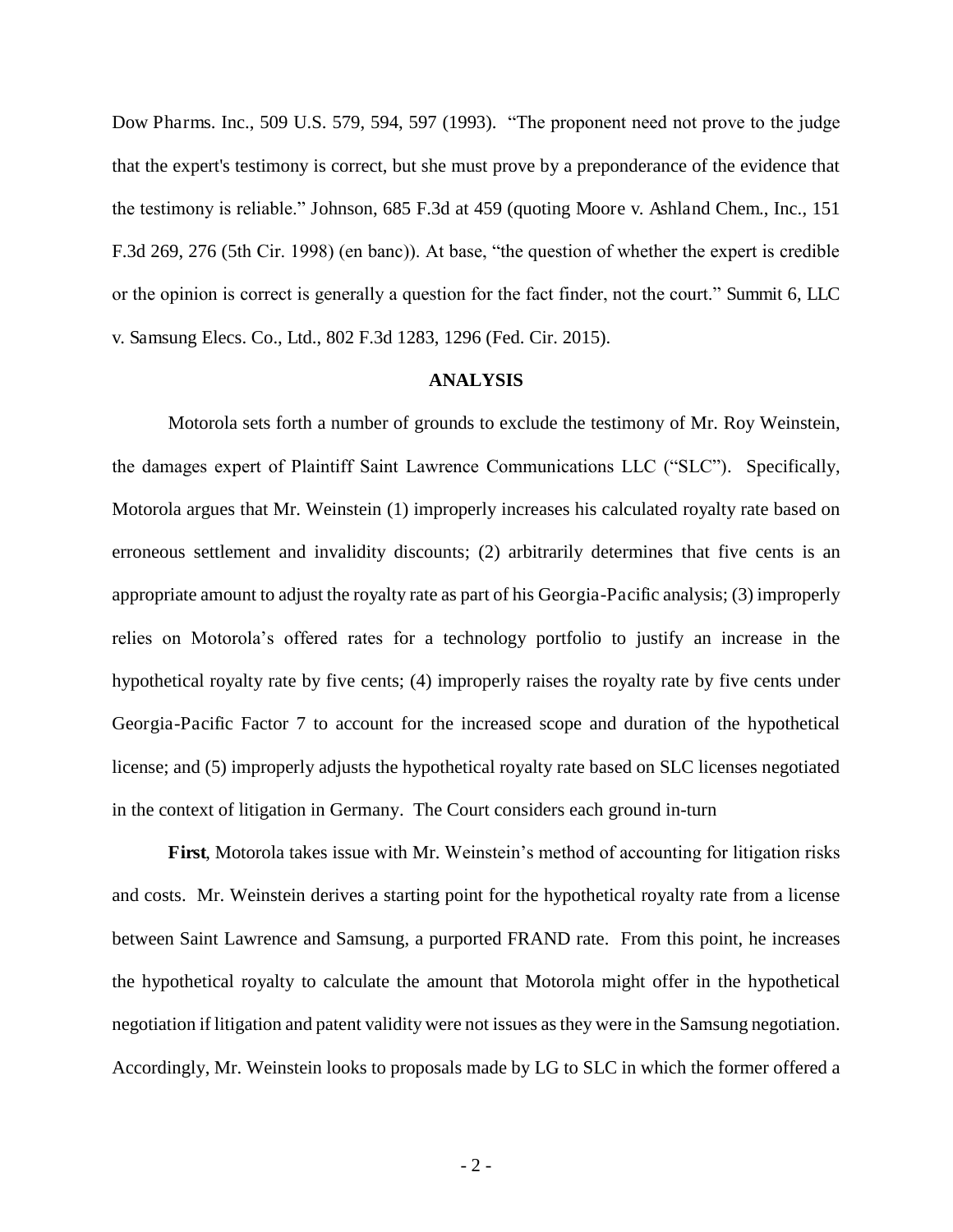license subject to quantify a "settlement discount" and "invalidity discount." He uses these proposals as support for his adjusting the Samsung royalty upward, accounting for a 50% "settlement discount" and a 18.25% "invalidity discount." Motorola argues that Mr. Weinstein's reliance on the two LG proposals is flawed, unreliable and not relevant to the hypothetical royalty in this case. In particular, Motorola points out that the two LG proposals substantially differ from the ultimate agreement reached by SLC and LG, almost by a factor of ten. In other words, the LG proposed settlement and invalidity discounts used by Mr. Weinstein to adjust the Samsung royalty do not reflect any actual settlement or invalidity discounts provided to LG and ultimately agreed to by SLC.

In light of these facts, Mr. Weinstein's reliance on the LG proposals is not excludable. See Pipitone v. Biomatrix, Inc., 288 F.3d 239, 249–50 (5th Cir. 2002) ("The trial court's role as gatekeeper [under Daubert] is not intended to serve as a replacement for the adversary system . . . . Thus, while exercising its role as a gate-keeper, a trial court must take care not to transform a Daubert hearing into a trial on the merits") (internal quotations omitted). In principle, experts may increase royalty rates derived from prior licenses to account for discounts attributable to litigation risks and costs. Motorola's disagreement primarily lies not with Mr. Weinstein's methodology but with the inputs Mr. Weinstein uses. In fact, the sources Mr. Weinstein uses to justify these inputs is transparent. In other words, Mr. Weinstein's methodology is "not so opaque as to be immune from rigorous cross-examination, the 'traditional and appropriate means of attacking shaky but admissible evidence.'" PerdiemCo, LLC v. Industrack LLC, 2016 WL 6611488, at \*3 (E.D. Tex. Nov. 9, 2016) (quoting Daubert, 509 U.S. at 596). The Court has also considered and rejected Motorola's other criticisms concerning Mr. Weinstein's application of settlement discounts to the Samsung rate, for example, its argument that the Samsung agreement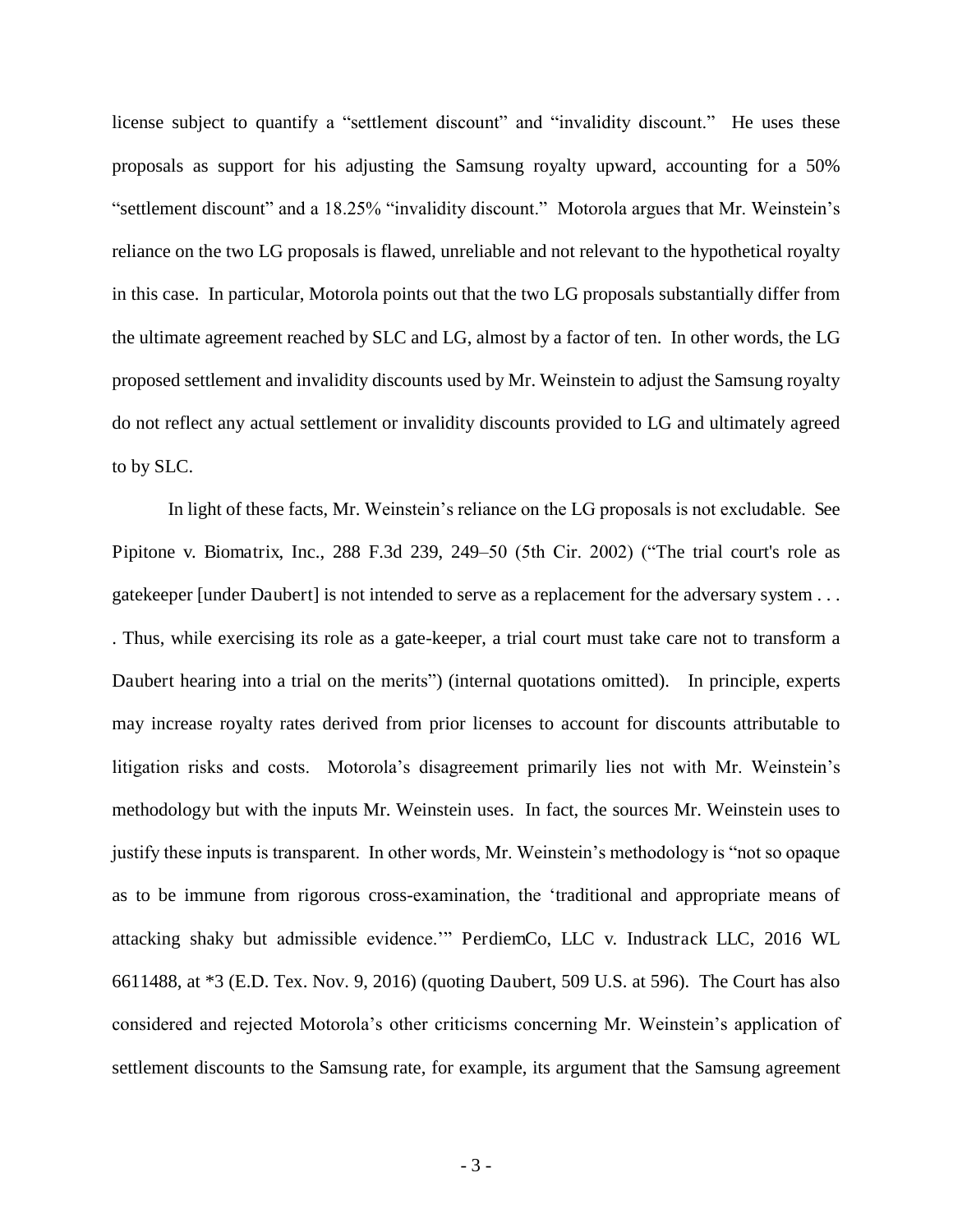does not contain any discounts to be adjusted for. Mr. Weinstein has provided a clear statement in his report explaining his opinion that the Samsung rate has non-itemized settlement discounts, an opinion that can be rigorously cross-examined. Motorola also asserts that the existence of a FRAND obligation precludes any adjustment to the Samsung license's effective royalty rate to account for the hypothetical negotiation's infringement and validity assumptions. However, it cites no persuasive authority holding that an expert may not adjust FRAND royalty rates to account for the hypothetical negotiation's assumption of infringement and validity.

All of Motorola's criticisms regarding Mr. Weinstein's opinion on settlement and invalidity discounts are logical, but they do not justify exclusion under Daubert before trial. They can be easily understood by a jury and go to the weight and credibility of Mr. Weinstein's testimony, not its admissibility, making it improper for the Court to exercise its "gatekeeper" role, lest it substitute its own judgment for the jury's. Accordingly, the Court will not exclude Mr. Weisntein's testimony on concerning settlement and invalidity discounts.

**Second**, Motorola argues that Mr. Weinstein's five cent adjustments upward for certain Georgia-Pacific factors are arbitrary and unreliable. After starting with a per unit starting royalty rate from the Samsung license and adjusting that starting rate for litigation risks and costs, Mr. Weinstein further adjusts the per unit royalty by adjusting the royalty rate in five cent increments using the Georgia-Pacific framework. Motorola argues that Mr. Weinstein fails to substantiate why five cents is a reasonable value to apply to the hypothetical reasonable royalty rate.

Again, Motorola's criticism goes to the weight and credibility of Mr. Weinstein's testimony, not admissibility. A reasonable royalty analysis "necessarily involves an element of approximation and uncertainty," Lucent Technologies, Inc. v. Gateway, Inc., 580 F.3d 1301, 1325 (Fed. Cir. 2009), and accordingly "[m]athematical precision is not required." Whitserve, LLC v.

- 4 -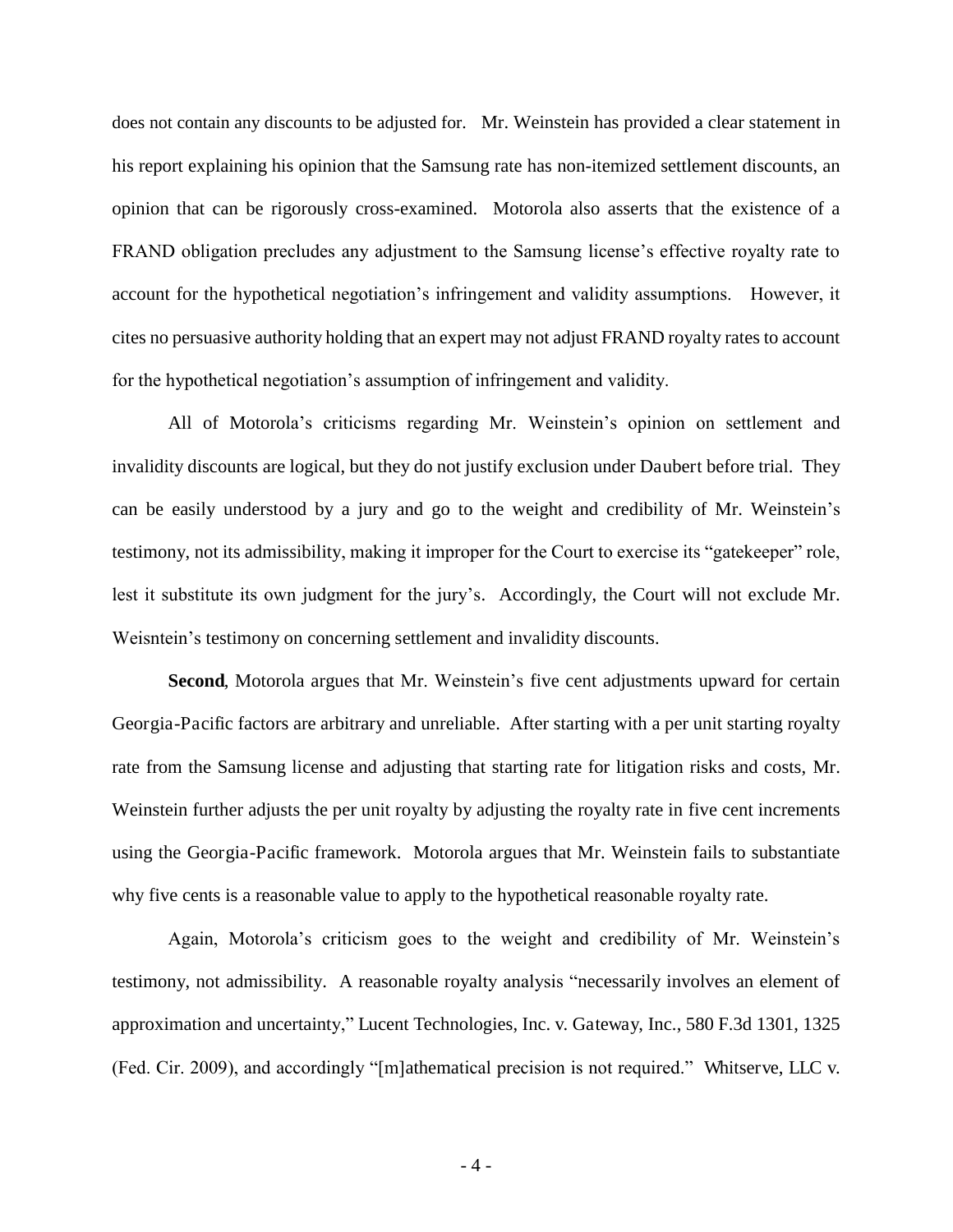Computer Packages, Inc., 694 F.3d 10, 31 (Fed. Cir. 2012). What is required at the Daubert stage is that the expert explain "why and generally to what extent the particular factor impacts the royalty calculation is needed." Id. Mr. Weinstein does this. The Court generally agrees with SLC that Mr. Weinstein provides a detailed analysis to account both for his upward and downward adjustments to the royalty rate under Georgia-Pacific. (See Dkt. No. 310 at 13.) Mr. Weinstein does not use the same five cent adjustment per factor—for Factors 8, 9, and 10 he reduces the hypothetical royalty rate by a total ten cents. But even if Mr. Weinstein did weigh the adjustments to each factor the same way, i.e., he did not detail whether certain factors weighed more heavily than others, his approach passes muster under Daubert. At bottom, supported by hundreds of paragraphs in his report, Mr. Weinstein analyzes Georgia-Pacific Factors 1, 2, 7, 8, 9, 10, and 11 to conclude that a net increase of ten cents to the hypothetical royalty is warranted. The Court has reviewed Mr. Weinstein's report and finds his ultimate Georgia-Pacific factor adjustments to be wellsupported by his analysis, with the exception of Factor 7 below.

**Third**, Motorola challenges Mr. Weinstein's reliance on rates Motorola stated were appropriate FRAND rates for its own cellular technology. Georgia-Pacific Factor 2 contemplates adjustments based on "rates paid by the licensee for use of other patents." Georgia-Pacific Corp. v. United States Plywood Corp., 318 F. Supp. 1116, 1120 (S.D.N.Y. 1970). Motorola objects to Mr. Weinstein's use of rates Motorola charges because such rates are not "rates **paid**" by Motorola.

Ultimately, Motorola's argument can be easily rejected because it "rests on an incorrect premise," i.e., that an expert cannot consider evidence that does not explicitly fall within the Georgia-Pacific framework. Parthenon Unified Memory Architecture LLC v. Apple Inc., No. 2:15-CV-621-JRG-RSP, 2016 WL 7670833, at \*1 (E.D. Tex. Sept. 21, 2016). Such notion has no support in the law. Id.; Ericsson, Inc. v. D-Link Sys., Inc., 773 F.3d 1201, 1230 (Fed. Cir. 2014)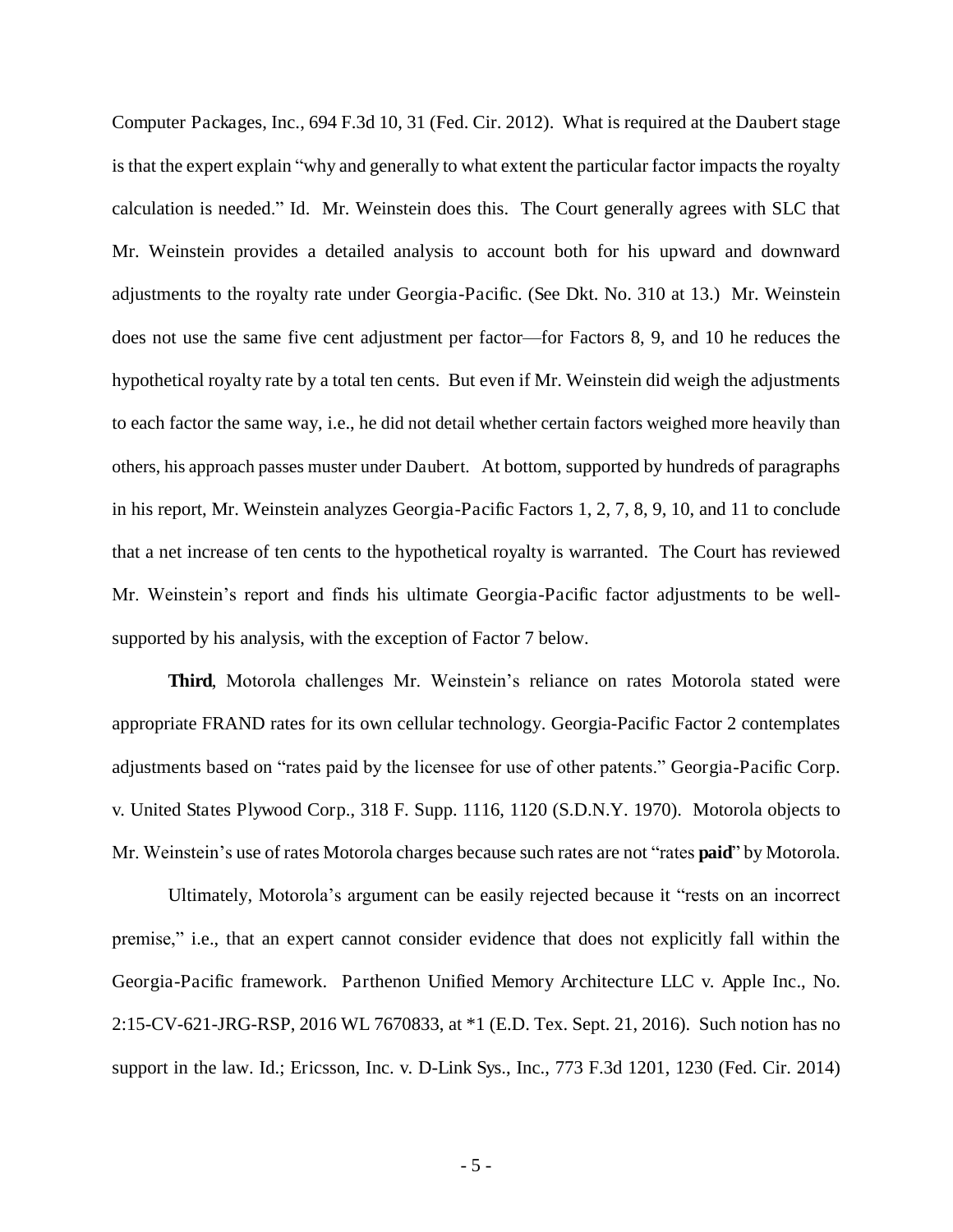("[W]e have never described the Georgia*–*Pacific factors as a talisman for royalty rate calculations."); Whitserve, LLC v. Computer Packages, Inc., 694 F.3d 10, 31 (Fed. Cir. 2012) ("We do not require that witnesses use any or all of the Georgia*–*Pacific factors when testifying about damages in patent cases."). The real question is whether rates charged by Motorola is relevant evidence to the hypothetical negotiation. The Court finds that Mr. Weinstein's report adequately explains the relevance of this evidence. Accordingly, even if evidence of FRAND rates Motorola charges for its own cellular technology may not explicitly fall within Factor 2 by its express terms, it is neither irrelevant nor unreliable evidence. Therefore, it should not be excluded.

**Fourth**, Motorola argues that Mr. Weinstein improperly "double-count[s]" for the increased duration of the hypothetical royalty rate. Here, the Court agrees. Applying Georgia-Pacific factor 7, Mr. Weinstein adjusts the hypothetical royalty rate upward by 5 cents to account for the fact that they hypothetical license would be 2.5 years longer than the Samsung license. However, he also opines that the hypothetical license would have resulted in a running royalty, as opposed to a lump sum. A running royalty supposes that the licensee will pay a per unit royalty. Without additional facts or testimony, a running royalty necessarily accounts for any longer duration through an increased royalty base.

SLC presents no facts to suggest that in this case, an increased royalty base does not already fully incorporate any adjustment to be made under Factor 7. SLC argues that the hypothetical license would provide **longer** and **earlier** access to the patented technologies. (Dkt. No. 310 at 13; Dkt. No. 362 at 4.) First, the increased royalty base already accounts for the longer access. Second, SLC's argument that, in this case, there is additional value to earlier access to the patented technology is devoid of any factual support. SLC points to paragraphs 285 and 286 of Mr. Weinstein's report. The Court has reviewed those paragraphs, and they do not support SLC's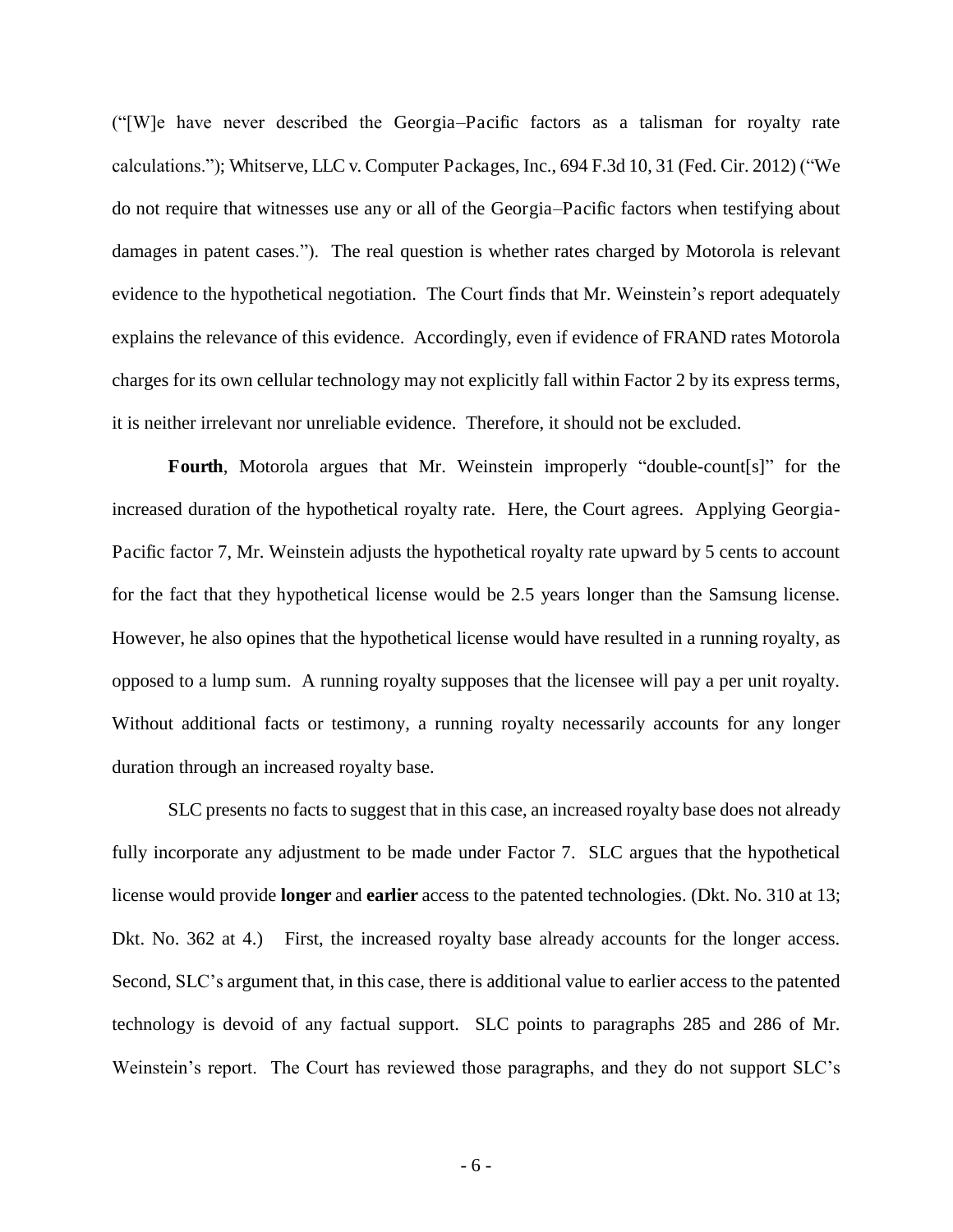argument. Rather, they quite clearly state that Mr. Weinstein makes an upward adjustment to the hypothetical royalty rate "because the license rights valued by Samsung and Motorola (i.e. the license rights to the Patents-In-Suit) continue for 2.5 years longer under the hypothetical Motorola license than they do under the Samsung license." (Dkt. No. 268-2 at 168.) There is simply no reliable support in the record for SLC's notion that Motorola might pay more for earlier, guaranteed access to newer technology. In fact, such notion appears to be contradicted by other statements in Mr. Weinstein's report. See Dkt. No. 268-2 at 166 ("I have not identified any evidence that would cause me to adjust the financial terms of the agreement between Saint Lawrence and Samsung to account for the difference in the timing of the Samsung negotiation and the hypothetical negotiation.").

To be clear, the Court's determination here that Mr. Weinstein's royalty rate improperly double counts is not a broader statement that Georgia-Pacific Factor 7 is per se inapplicable to a running royalty as a matter of law. There may be circumstances in which an increased royalty base does not fully account for Factor 7. However, Plaintiff has not marshaled sufficient facts to show that such is the case here. That is its burden. Moore v. Ashland Chem. Inc., 151 F.3d 269, 276 (5th Cir. 1998). For this reason, Plaintiff's argument that Motorola provides no legal of factual authority to support its assertion that Mr. Weinstein double counts, (Dkt. No. 310 at 16), also fails. The Court disagrees with Plaintiff, as explained above, but in any case, showing inadmissibility is not Motorola's burden—the burden of showing admissibility rests with the Plaintiff. Moore, 151 F.3d at 276. Plaintiff has not met its burden and accordingly, Mr. Weinstein may not testify that an additional 2.5 years on the hypothetical license warrants an increase of 5 cents in his calculated running royalty.